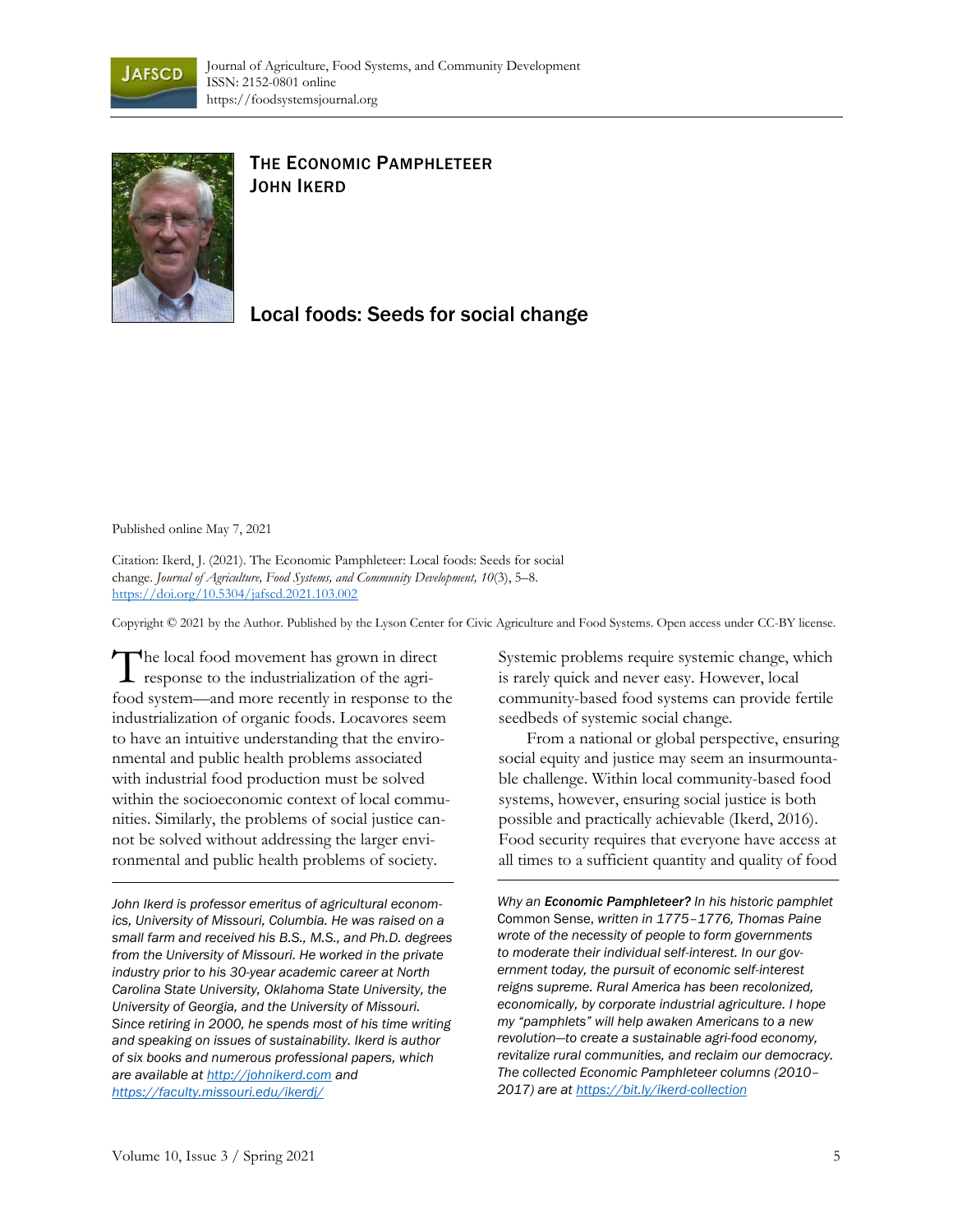to meet their basic nutritional needs for healthy, active lives (International Food Policy Research Council, n.d.). Food security has not been, and will not be, provided by markets or by impersonal food assistance programs (Ikerd, 2016b). Universal

access to good food ultimately must be accepted as a basic human right. It is a matter of social justice. As with social justice, ensuring food security may seem to be an impossible task at the national or global level, but it is logically doable within local communities. Furthermore, social justice implanted in local food systems can spread social justice through the rest of communities, from community to community, and

eventually bring about systemic social change at national and global levels.

Changing laws and regulations may seem a more logical means of addressing problems of social justice. Such changes may be necessary during times of crisis. However, systemic social injustice shares common roots with systemic environmental degradation and economic exploitation and can be rooted out only through

systemic change. In fact, attempts to address systemic problems individually and sequentially often result in unintended consequences that make bad situations worse, rather than better. Obesity, diabetes, hypertension, heart disease, and the persistence of food insecurity

are unintended consequences of trying to solve systemic problems individually. The health and nutritional benefits of food have been degraded in attempts to make food more affordable and convenient for more people. These problems can only be solved by creating food systems that are socially just as well as ecologically and economically sustainable.

The roots of today's environmental, social, and economic problems are in the reductionist and

mechanistic way of thinking that emerged from the "scientific revolution" prior to "the enlightenment" (Osler, Brush, & Spencer, n.d.). The basic premise is that the world works like a big complex machine, and it can be best understood by taking things

Attempts to address systemic problems individually and sequentially often result in unintended consequences that make bad situations worse.

Life emerges from the relationships among the various parts within organisms as wholes. Relationships matter.

apart or reducing them to their components. By implication, things can be "fixed" by repairing their faulty parts and reassembling the mechanisms. In reductionist thinking, ecological, social, and economic systems can all be reduced to their separable, fixable or replaceable components.

The basic purpose of reductionist science is to reveal how humans can most effectively design, manipulate, and maintain mechanical, chemical, and biological mechanisms in order to extract the maximum usefulness or utility from the natural resources of the earth and human resources of society. This way of thinking laid the conceptual foundation for the industrial revolution and continues to dominate industrial economic development,

including industrial agriculture. This worldview also dominated the thinking of advocates of mechanical, chemical, and biological fixes for today's failed industrial agri-food system.

The quest for systemic change in the industrial food system has been driven by the alternative worldview of a world that works like a big complex living organism and must be understood as a coherent whole rather than

a collection of components or parts. Organismic systems have emergent properties that are not contained in their components but emerge from relationships among the parts within the system as a whole. Life emerges from the relationships among the various parts within organisms as wholes. Relationships matter. This worldview is reflected in the science of ecology. The first principle of ecology is that everything is interconnected. Everything we do affects everything else.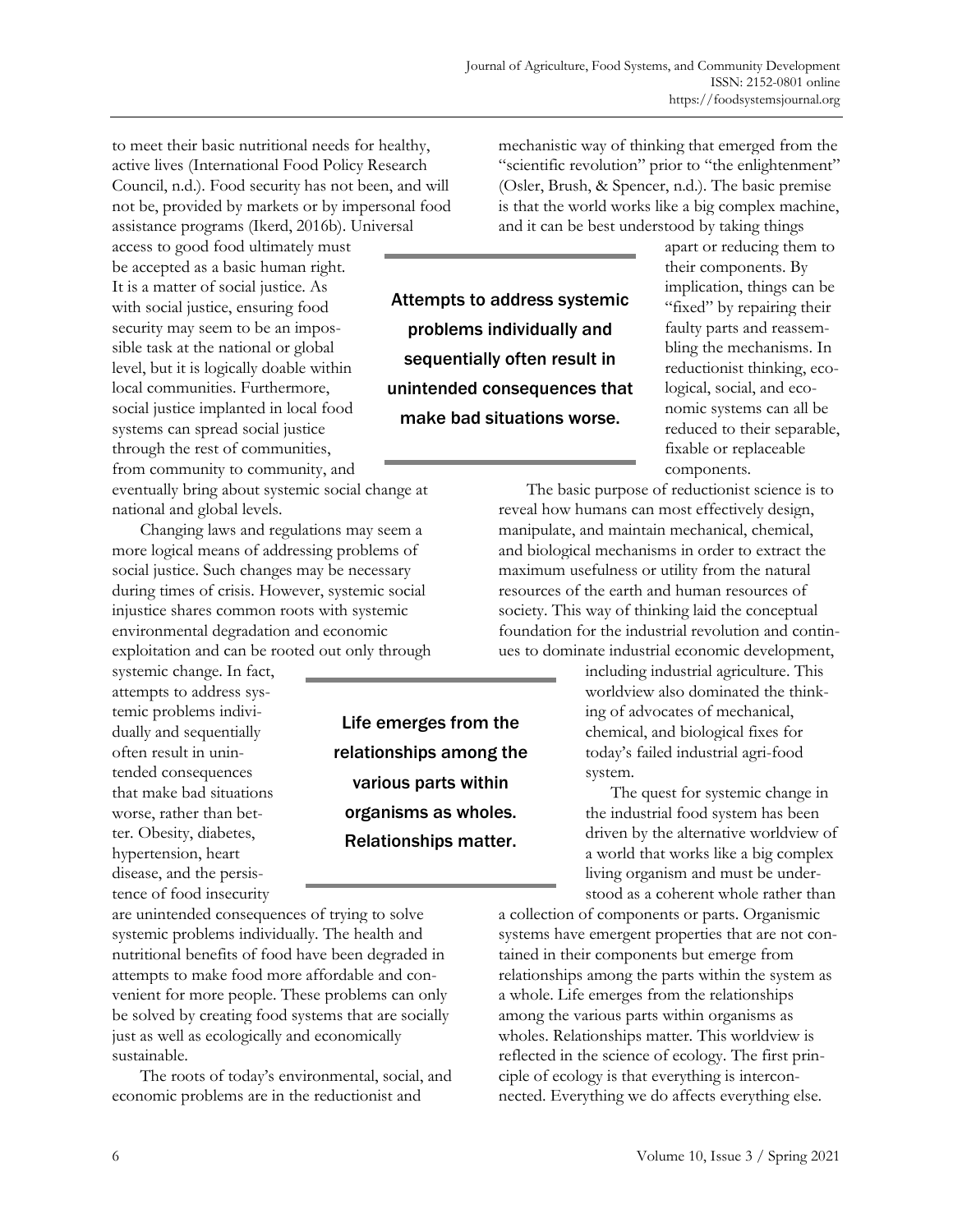Changes in relationships change the essence of systems as wholes.

The fundamental purpose of science in this ecological worldview is to understand how the world works, its functional principles, and the role of humans within the context of the whole of the earth. The functional principles are laws of nature that are inviolable and must be respected because they cannot be changed. The resources of this ecological world are bountiful and capable of nurturing and sustaining those who live in harmony with nature rather than exploit or try to conquer it. The laws of nature include the laws of human

nature that are essential for harmonious human relationships and sustainable human communities and societies. One of the most widely acknowledged and accepted laws of human relationships is known as the "Golden Rule." To sustain positive relationships, we must treat others as we would want them to treat us—as if we were them and

they were us. Social justice is a core principle of the worldview that supports the local food movement.

These are not esoteric philosophical musings. These are the principles that underlie the concept of agroecology, which applies the science of ecology, including social ecology, to agriculture. The life in soils, plants, animals, farmers, families, communities, and society are all inseparable components of the earth's integral ecosystem. Everything affects everything else—some in small ways, others in critical ways. Each field, farm, farmer, community, and society is unique, but all function according to the inviolable principles of nature. The principles of agroecology underlie the full spectrum of approaches to sustainable farming, including

Each field, farm, farmer, community, and society is unique, but all function according to the inviolable principles of nature.

organic, biodynamic, ecological, biological, holistic, resilient, and currently most popular, regenerative farming.

These are the principles that underlie the global food sovereignty movement: "Food sovereignty is the right of peoples to healthy and culturally appropriate food produced through ecologically sound and sustainable methods, and their right to define their own food and agriculture systems" (Nyéléni, 2007, para. 3). These same ideals are reflected in the "Green New Deal" (116th Congress, 2019) congressional resolution, which was the culmination of decades of discussion and nego-

tiation. These ideals are also reflected in Pope Francis' encyclical on climate change, Laudato si' (Francis I, 2015), which was written after decades of contemplation and consultation with some of the leading thinkers in the world.

Current public interests in social justice, economic inequality, global climate change, and food insecurity have

turned local community-based food systems into fertile soil in which to sow the seeds of systemic change. Nature, including human nature, is an awesome force for good that is currently being impeded and threatened by reductionist, mechanistic ways of thinking. But nature is still capable of healing, restoring, and sustaining vibrant and prosperous human communities and societies. Ultimately, communities and societies must function in harmony with the other living and nonliving elements of the earth's natural ecosystem. If the seeds of social justice are planted, nurtured, and tended in the fertile soil of local food systems, they will grow into flourishing and sustainable communities and societies.

## **References**

116th Congress. (2019). 1st Session. H. Res. 109. Recognizing the duty of the Federal Government to create a Green New Deal. Retrieved from https://www.congress.gov/116/bills/hres109/BILLS-116hres109ih.pdf

Francis I. (2015, May 24). Laudato Si' *of the Holy Father Francis on care for our common home* [Encyclical letter]. Retrieved [from The Holy See website: http://w2.vatican.va/content/francesco/en/encyclicals/documents/papa](http://w2.vatican.va/content/francesco/en/encyclicals/documents/papa-francesco_20150524_enciclica-laudato-si.html)francesco\_20150524\_enciclica-laudato-si.html